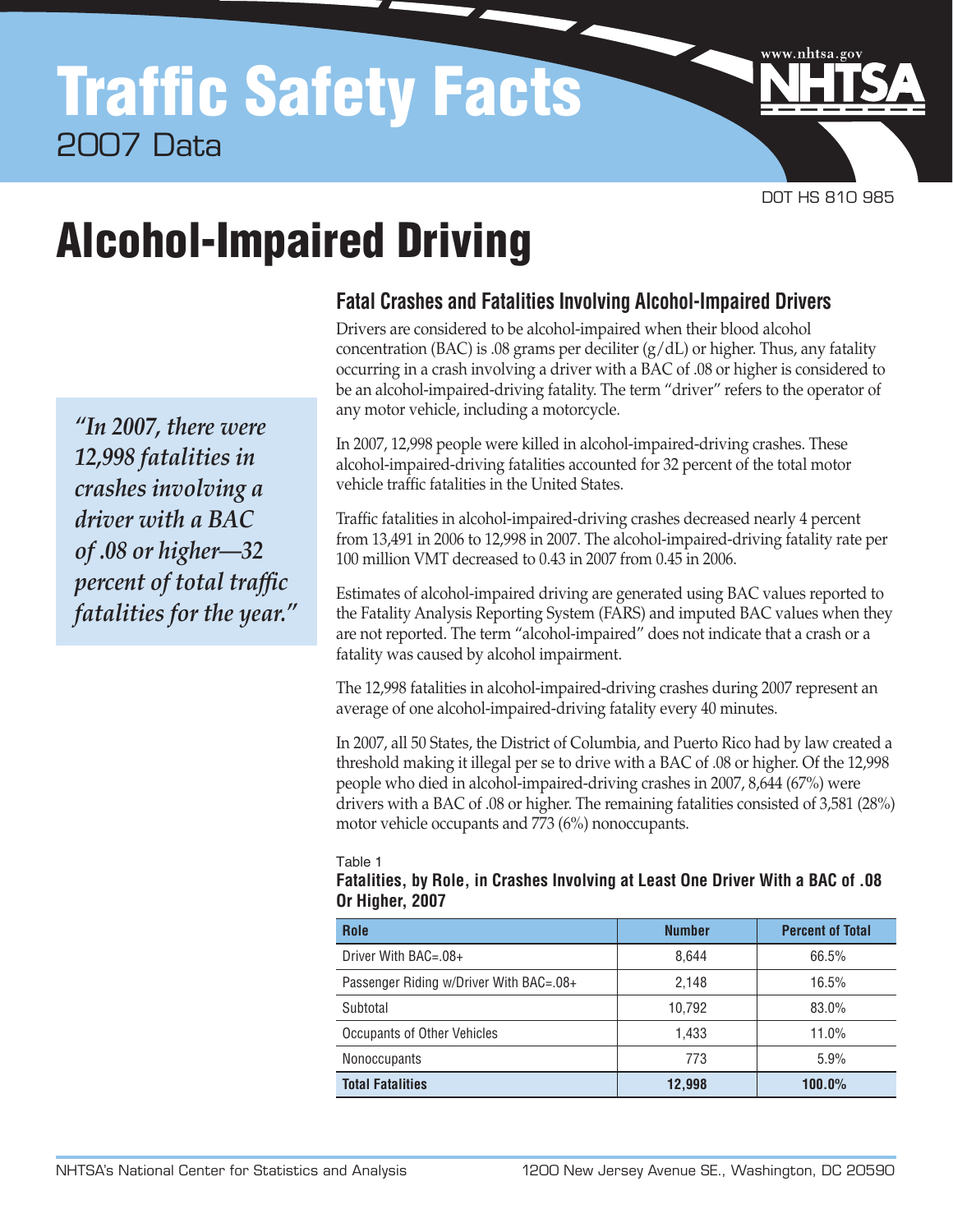#### Figure 1

### **Fatalities and Fatality Rate per 100 Million VMT in Crashes Involving at Least One Driver With a BAC of .08 or Higher, 1997-2007**



The national rate of alcohol-impaired-driving fatalities in motor vehicle crashes in 2007 was 0.43 per 100 million vehicle miles of travel.

### **Children**

In 2007, a total of 1,670 children age 14 and younger were killed in motor vehicle traffic crashes. Of those 1,670 fatalities, 245 (15%) occurred in alcohol-impaireddriving crashes. Out of those 245 deaths, more than half (130) were occupants of a vehicle with a driver who had a BAC level of .08 or higher.

Another 29 children age 14 and younger who were killed in traffic crashes in 2007 were pedestrians or pedalcyclists who were struck by drivers with a BAC of .08 or higher.

# **For more information:**

Information on traffic fatalities is available from the National Center for Statistics and Analysis, NVS-424, 1200 New Jersey Avenue SE., Washington, DC 20590. NCSA can be contacted on 800-934-8517. Fax messages should be sent to 202-366-7078. General information on highway traffic safety can be accessed by Internet users at [www.nhtsa.gov/portal/site/nhtsa/ncsa.](http://www.nhtsa.gov/portal/site/nhtsa/ncsa) To report a safety-related problem or to inquire about motor vehicle safety information, contact the Vehicle Safety Hotline at 888-327-4236.

Other fact sheets available from the National Center for Statistics and Analysis are *Overview, African American, Bicyclists and Other Cyclists* (formerly titled *Pedalcyclists*), *Children, Hispanic, Large Trucks, Motorcycles, Occupant Protection, Older Population, Pedestrians, Race and Ethnicity, Rural/Urban Comparisons, School Transportation-Related Crashes, Speeding, State Alcohol Estimates, State Traffic Data,* and *Young Drivers.* Detailed data on motor vehicle traffic crashes are published annually in *Traffic Safety Facts: A Compilation of Motor Vehicle Crash Data from the Fatality Analysis Reporting System and the General Estimates System.* The fact sheets and annual Traffic Safety Facts report can be accessed online at [www-nrd.nhtsa.dot.gov/CA](http://www-nrd.nhtsa.dot.gov/CMSWeb/index.aspx)TS.

*"In 2007, 15 percent of child (age 14 and younger) traffic fatalities occurred in alcohol-impaireddriving crashes."*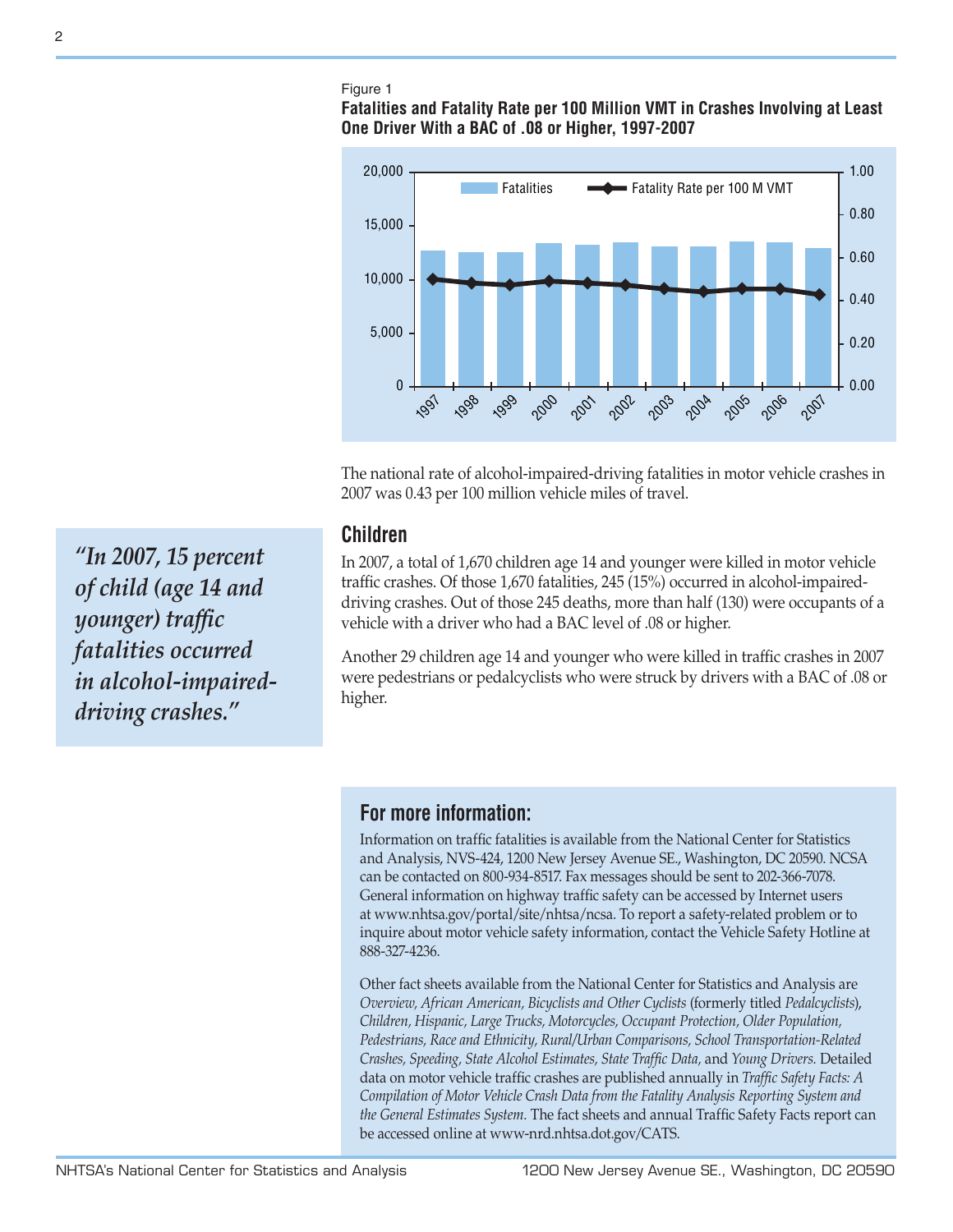# **Time of Day and Day of Week**

The rate of alcohol impairment among drivers involved in fatal crashes was four times higher at night than during the day (36% versus 9%).

In 2007, 15 percent of all drivers involved in fatal crashes during the week were alcohol-impaired, compared to 31 percent on weekends.

#### Table 2

**Drivers Involved in Fatal Crashes With a BAC of .08 or Higher, by Time of Day And Day of Week, 1997 and 2007**

| <b>Total Drivers</b>                   |               |                |          |                               |               |                |                                                      |  |  |  |
|----------------------------------------|---------------|----------------|----------|-------------------------------|---------------|----------------|------------------------------------------------------|--|--|--|
|                                        |               | 1997           |          |                               | 2007          |                |                                                      |  |  |  |
|                                        | <b>Total</b>  | $BAC=.08+$     |          | $BAC=.08+$<br><b>Total</b>    |               |                | <b>Change in</b><br><b>Percentage</b><br><b>With</b> |  |  |  |
| <b>Drivers Involved</b>                | <b>Number</b> | <b>Percent</b> |          | <b>Number</b>                 |               | <b>Percent</b> | <b>BAC=.08+</b>                                      |  |  |  |
| <b>In Fatal Crashes</b>                | of Drivers    | <b>Number</b>  | of Total | of Drivers                    | <b>Number</b> | of Total       | 1997-2007                                            |  |  |  |
| Total                                  | 56,688        | 11,579         | 20%      | 55,681                        | 12,068        | 22%            | $+2%$                                                |  |  |  |
| Drivers by Crash Type and Time of Day  |               |                |          |                               |               |                |                                                      |  |  |  |
| Single-Vehicle<br>Crash                |               |                |          |                               |               |                |                                                      |  |  |  |
| Total                                  | 20,689        | 7,279          | 35%      | 21,960                        | 8,182         | 37%            | $+2%$                                                |  |  |  |
| Daytime*                               | 8,149         | 1,283          | 16%      | 8.501                         | 1.492         | 18%            | $+2%$                                                |  |  |  |
| Nighttime**                            | 12,223        | 5,823          | 48%      | 13,167                        | 6,522         | 50%            | $+2%$                                                |  |  |  |
| Multiple-Vehicle                       |               |                |          |                               |               |                |                                                      |  |  |  |
| Crash                                  |               |                |          |                               |               |                |                                                      |  |  |  |
| Total                                  | 35,999        | 4,300          | 12%      | 33,721                        | 3,886         | 12%            | $0\%$                                                |  |  |  |
| Daytime*                               | 22,830        | 1,184          | 5%       | 20,643                        | 1,033         | 5%             | 0%                                                   |  |  |  |
| Nighttime**                            | 13,145        | 3,114          | 24%      | 13,021                        | 2,843         | 22%            | $-2%$                                                |  |  |  |
|                                        |               |                |          | <b>Drivers by Time of Day</b> |               |                |                                                      |  |  |  |
| Daytime*                               | 30,979        | 2,467          | 8%       | 29,144                        | 2,525         | 9%             | $+1\%$                                               |  |  |  |
| Nighttime**                            | 25,368        | 8,937          | 35%      | 26,188                        | 9,366         | 36%            | $+1\%$                                               |  |  |  |
| Drivers by Day of Week and Time of Day |               |                |          |                               |               |                |                                                      |  |  |  |
| Weekday***                             | 34,388        | 4,892          | 14%      | 33,062                        | 5,117         | 15%            | $+1%$                                                |  |  |  |
| Daytime*                               | 22,727        | 1,405          | 6%       | 21,051                        | 1,455         | 7%             | $+1%$                                                |  |  |  |
| Nighttime**                            | 11,551        | 3,429          | 30%      | 11,895                        | 3,609         | 30%            | 0%                                                   |  |  |  |
| Weekend****                            | 22,209        | 6,647          | 30%      | 22,528                        | 6,905         | 31%            | $+1%$                                                |  |  |  |
| Daytime*                               | 8,252         | 1,062          | 13%      | 8,093                         | 1,070         | 13%            | $0\%$                                                |  |  |  |
| Nighttime**                            | 13,817        | 5,507          | 40%      | 14,293                        | 5,757         | 40%            | 0%                                                   |  |  |  |

 $*6$  a.m. to 6 p.m.  $*6$  p.m. to 6 a.m.  $***$ Monday 6 a.m. to Friday 6 p.m.

\*\*\*\*Friday 6 p.m. to Monday 6 a.m.

*"The rate of alcohol impairment among drivers involved in fatal crashes was four times higher at night than during the day."*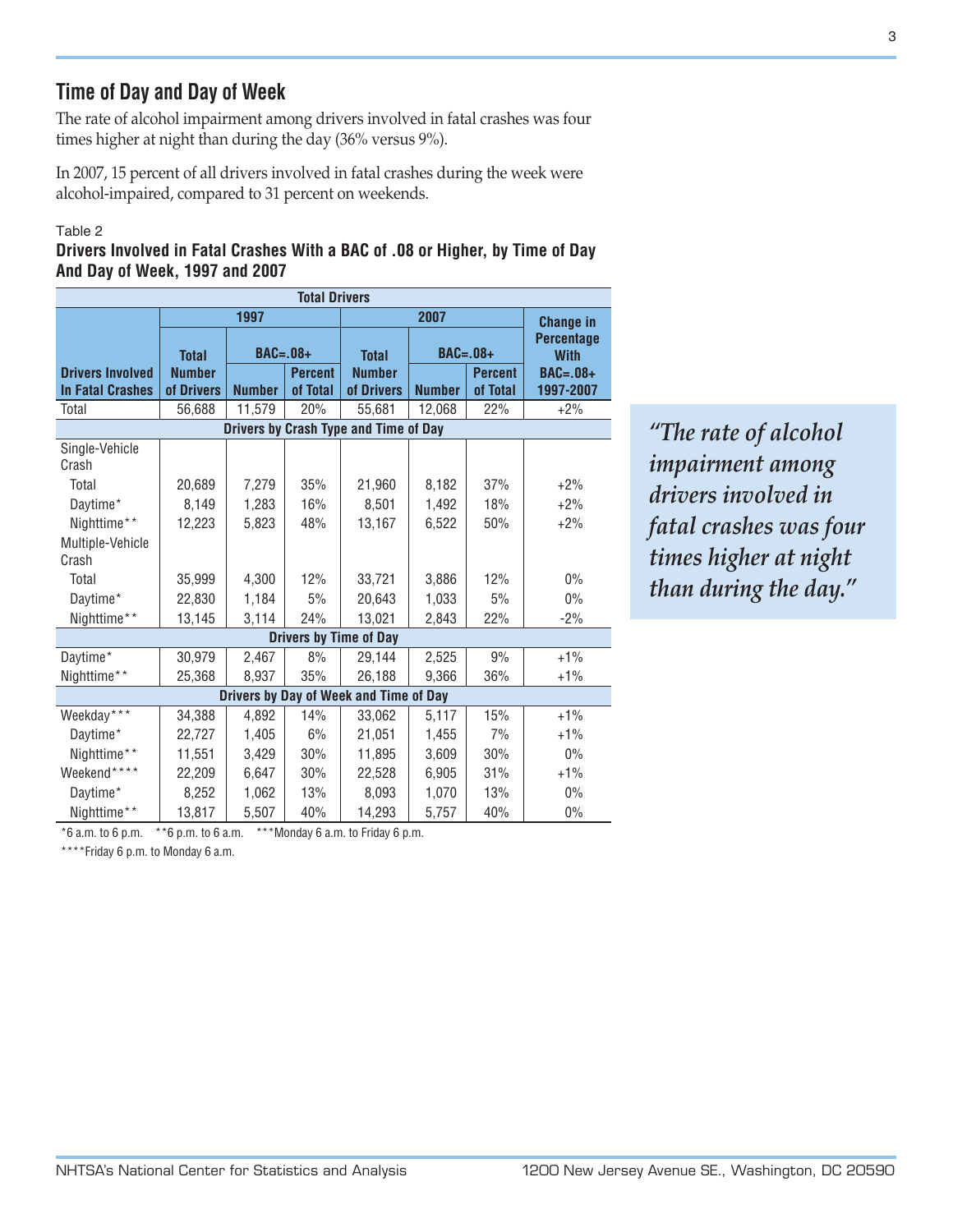#### Table 3

**Drivers in Fatal Crashes With a BAC of .08 or Higher, by Age, Gender, and Vehicle Type, 1997 and 2007**

*"The highest percentage of drivers in fatal crashes who had BAC levels of .08 or higher was for drivers ages 21 to 24."*

*"The percentage of drivers with BAC of .08 or above in fatal crashes was highest for motorcycle operators."*

| <b>Total Drivers</b>                               |                             |               |                            |                             |                  |                            |                                  |  |  |
|----------------------------------------------------|-----------------------------|---------------|----------------------------|-----------------------------|------------------|----------------------------|----------------------------------|--|--|
|                                                    |                             | 1997          |                            |                             | <b>Change in</b> |                            |                                  |  |  |
|                                                    | <b>Total</b>                |               | $BAC=.08+$                 | <b>Total</b>                | $BAC=.08+$       |                            | <b>Percentage</b><br><b>With</b> |  |  |
| <b>Drivers Involved</b><br><b>In Fatal Crashes</b> | <b>Number</b><br>of Drivers | <b>Number</b> | <b>Percent</b><br>of Total | <b>Number</b><br>of Drivers | <b>Number</b>    | <b>Percent</b><br>of Total | $BAC=.08+$<br>1997-2007          |  |  |
| Total                                              | 56,668                      | 11,579        | 20%                        | 55,681                      | 12,068           | 22%                        | $+22%$                           |  |  |
| <b>Drivers by Age Group (Years)</b>                |                             |               |                            |                             |                  |                            |                                  |  |  |
| 16-20                                              | 7,719                       | 1,321         | 17%                        | 6,851                       | 1,205            | 18%                        | $+1\%$                           |  |  |
| $21 - 24$                                          | 5,705                       | 1,704         | 30%                        | 6,256                       | 2,160            | 35%                        | $+5%$                            |  |  |
| 25-34                                              | 12,453                      | 3,406         | 27%                        | 10,692                      | 3,118            | 29%                        | $+2%$                            |  |  |
| 35-44                                              | 10,904                      | 2,787         | 26%                        | 9,862                       | 2,418            | 25%                        | $-1\%$                           |  |  |
| 45-54                                              | 7,522                       | 1,296         | 17%                        | 8,982                       | 1,829            | 20%                        | $+3%$                            |  |  |
| 55-64                                              | 4,394                       | 479           | 11%                        | 6,011                       | 734              | 12%                        | $+1\%$                           |  |  |
| 65-74                                              | 3,401                       | 259           | 8%                         | 3,025                       | 227              | 8%                         | $0\%$                            |  |  |
| $75+$                                              | 3,314                       | 141           | 4%                         | 2,855                       | 117              | 4%                         | $0\%$                            |  |  |
| <b>Drivers by Gender</b>                           |                             |               |                            |                             |                  |                            |                                  |  |  |
| Male                                               | 40,954                      | 9,624         | 24%                        | 40,804                      | 10,015           | 25%                        | $+1\%$                           |  |  |
| Female                                             | 14,954                      | 1,824         | 12%                        | 14,099                      | 1,855            | 13%                        | $+1\%$                           |  |  |
| <b>Drivers by Vehicle Type</b>                     |                             |               |                            |                             |                  |                            |                                  |  |  |
| Passenger Cars                                     | 29,896                      | 6,460         | 22%                        | 22,621                      | 5,154            | 23%                        | $+1\%$                           |  |  |
| <b>Light Trucks</b>                                | 18,502                      | 4,173         | 23%                        | 21,591                      | 5,033            | 23%                        | $0\%$                            |  |  |
| Large Trucks                                       | 4,859                       | 83            | 2%                         | 4,551                       | 40               | $1\%$                      | $-1\%$                           |  |  |
| Motorcycles                                        | 2,159                       | 699           | 32%                        | 5,286                       | 1,431            | 27%                        | $-5%$                            |  |  |

Numbers shown for groups of drivers do not add to the total number of drivers due to unknown or other data not included.

# **Drivers**

In fatal crashes in 2007 the highest percentage of drivers with a BAC level of .08 or higher was for drivers ages 21 to 24 (35%), followed by ages 25 to 34 (29%) and 35 to 44 (25%).

The percentages of drivers involved in fatal crashes with a BAC level of .08 or higher in 2007 were 27 percent for motorcycle operators and 23 percent for both light trucks and passenger cars. The percentage of drivers with BAC levels of .08 or higher in fatal crashes was the lowest for large trucks (1%).

In 2007, 7,058 passenger vehicle drivers killed had a BAC of .08 or higher. Out of those 7,058 driver fatalities, for which restraint use was known, 73 percent were unrestrained.

Drivers with a BAC of .08 or higher involved in fatal crashes were eight times more likely to have a prior conviction for driving while impaired (DWI) than were drivers with no alcohol (8% and 1%, respectively).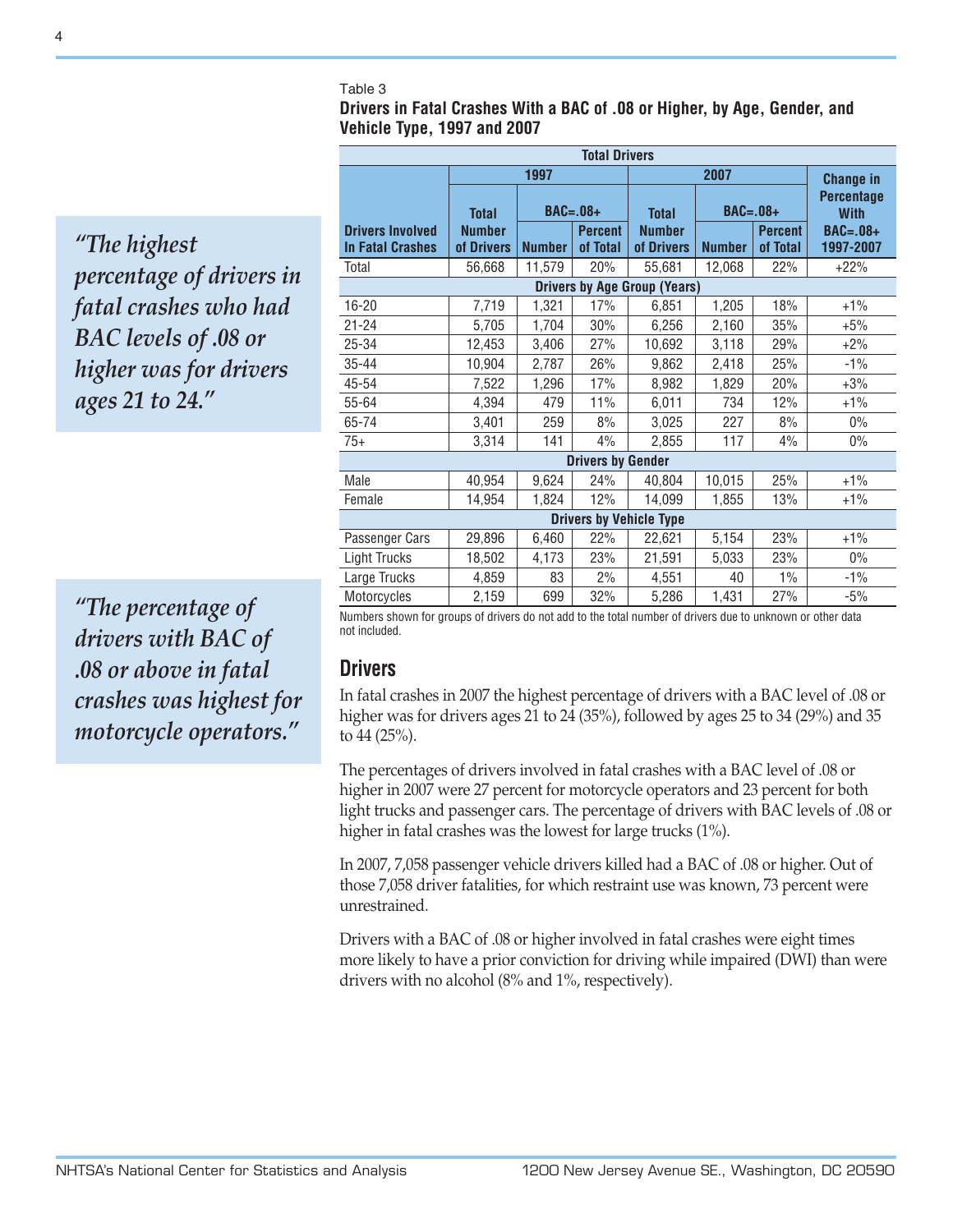

Recorded Crashes *"Drivers with a BAC level of .08 or higher in fatal crashes were eight times more likely to have a prior conviction for driving while impaired than were drivers with no alcohol."*

In 2007, 84 percent (12,068) of the 14,447 drivers with a BAC of .01 or higher who were involved in fatal crashes had BAC levels at or above .08, and 55 percent (7,974) had BAC levels at or above .15. The most frequently recorded BAC level among drinking drivers in fatal crashes was .16.

#### Figure 3 **Distribution of BAC Levels for Drivers Involved in Fatal Crashes With a BAC of .01 or Higher, 2007**



*"In 2007, 7,974 (55%) of the drivers involved in fatal crashes who had been drinking had a BAC of .15 or greater."*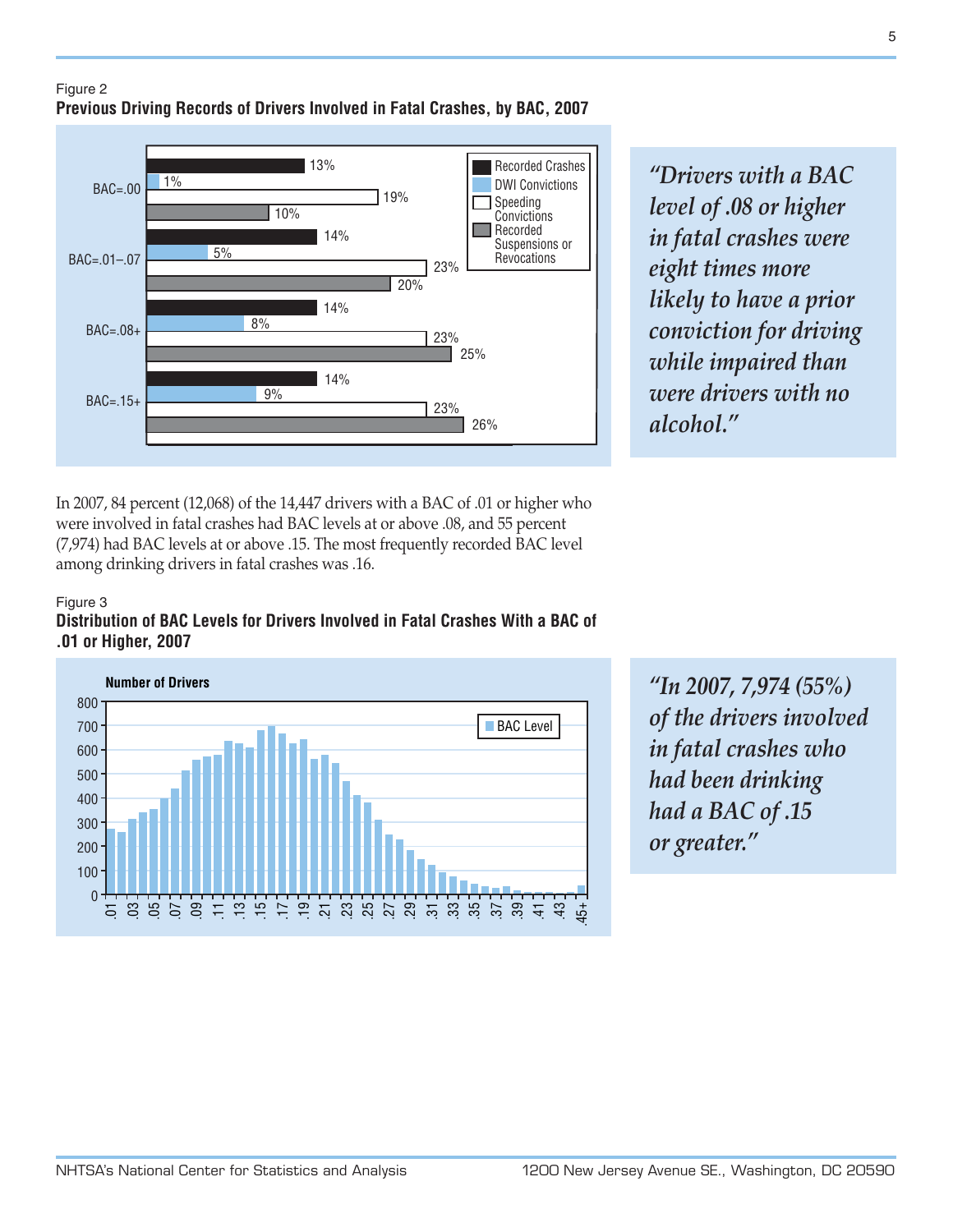#### Table 4

 $6\phantom{a}$ 

# **Traffic Fatalities by State and the Highest Driver or Motorcycle Rider BAC in the Crash, 2007**

|                                              | *Total            |                        |                |                          |                  |                        |                |                  |                |                 |                |
|----------------------------------------------|-------------------|------------------------|----------------|--------------------------|------------------|------------------------|----------------|------------------|----------------|-----------------|----------------|
|                                              | <b>Fatalities</b> | <b>BAC=.00</b>         |                | BAC=.01-.07              |                  | <b>BAC=.08+</b>        |                | $BAC = .15+$     |                | $BAC=.01+$      |                |
| <b>State</b>                                 | <b>Number</b>     | <b>Number</b>          | <b>Percent</b> | <b>Number</b>            | <b>Percent</b>   | <b>Number</b>          | <b>Percent</b> | <b>Number</b>    | <b>Percent</b> | <b>Number</b>   | <b>Percent</b> |
| <b>Alabama</b>                               | 1,110             | 653                    | 59%            | 67                       | 6%               | 389                    | 35%            | 243              | 22%            | 456             | 41%            |
| Alaska                                       | $\overline{84}$   | 49                     | 58%            | $\overline{5}$           | 6%               | $\overline{30}$        | 36%<br>32%     | $\overline{21}$  | 25%            | $\overline{35}$ | 42%            |
| Arizona                                      | 1,066             | 649                    | 61%            | 61<br>44                 | 6%               | 336                    |                | 218              | 20%<br>20%     | 396             | 37%<br>35%     |
| <b>Arkansas</b>                              | 650               | 424                    | 65%            |                          | 7%               | 182                    | 28%            | 130              |                | 226             |                |
| <b>California</b>                            | 3,974             | 2,564<br>355           | 65%            | 251<br>29                | 6%<br>5%         | 1,155<br>170           | 29%<br>31%     | 751              | 19%<br>22%     | 1,405           | 35%<br>36%     |
| Colorado                                     | 554<br>277        | 157                    | 64%            | $\overline{18}$          | $\overline{7\%}$ |                        |                | 121<br>67        |                | 199             |                |
| <b>Connecticut</b><br><b>Delaware</b>        | 117               | $\overline{59}$        | 57%<br>50%     | $\overline{9}$           | 7%               | 101<br>50              | 36%<br>43%     | 29               | 24%<br>25%     | 119<br>59       | 43%<br>50%     |
| <b>Dist of Columbia</b>                      | 44                | $\overline{26}$        | 59%            | $\overline{3}$           | 6%               | $\overline{15}$        | 35%            | 5                | 12%            | $\overline{18}$ | 41%            |
| <b>Florida</b>                               | 3,214             | 2,119                  | 66%            | 187                      | 6%               | 890                    | 28%            | 611              | 19%            | 1,078           | 34%            |
| Georgia                                      | 1,641             | 1,122                  | 68%            | 78                       | 5%               | 441                    | 27%            | 300              | 18%            | 519             | 32%            |
| Hawaii                                       | 138               | $\overline{73}$        | 53%            | $\overline{21}$          | 15%              | 45                     | 32%            | $\overline{33}$  | 24%            | 66              | 47%            |
| Idaho                                        | 252               | 161                    | 64%            | $\overline{17}$          | 7%               | $\overline{70}$        | 28%            | 52               | 21%            | 88              | 35%            |
| <b>Illinois</b>                              | 1,249             | 742                    | 59%            | $\overline{73}$          | 6%               | 434                    | 35%            | 278              | 22%            | 507             | 41%            |
| Indiana                                      | 898               | 631                    | 70%            | $\overline{37}$          | 4%               | 230                    | 26%            | 161              | 18%            | 267             | 30%            |
| lowa                                         | 445               | 307                    | 69%            | $\overline{32}$          | 7%               | 106                    | 24%            | $\overline{74}$  | 17%            | 137             | 31%            |
| <b>Kansas</b>                                | 416               | 273                    | 66%            | $\overline{27}$          | $\overline{7\%}$ | 114                    | 27%            | $\overline{77}$  | 19%            | 142             | 34%            |
| <b>Kentucky</b>                              | 864               | 614                    | 71%            | 40                       | 5%               | $\overline{210}$       | 24%            | 136              | 16%            | 250             | 29%            |
| Louisiana                                    | 985               | 550                    | 56%            | 67                       | $\frac{7\%}{ }$  | 368                    | 37%            | 235              | 24%            | 435             | 44%            |
| <b>Maine</b>                                 | 183               | 108                    | 59%            | $\overline{9}$           | 5%               | 66                     | 36%            | $\overline{47}$  | 25%            | $\overline{76}$ | 41%            |
| <b>Maryland</b>                              | 614               | 389                    | 63%            | $\overline{46}$          | 8%               | 179                    | 29%            | 105              | 17%            | 225             | 37%            |
| <b>Massachusetts</b>                         | 417               | 240                    | 58%            | $\overline{31}$          | 7%               | 146                    | 35%            | 86               | 21%            | 177             | 42%            |
| <b>Michigan</b>                              | 1,088             | 707                    | 65%            | $\overline{72}$          | $\frac{70}{6}$   | 305                    | 28%            | 210              | 19%            | 377             | 35%            |
| <b>Minnesota</b>                             | 504               | 324                    | 64%            | $\overline{23}$          | 4%               | 158                    | 31%            | 117              | 23%            | 180             | 36%            |
| <b>Mississippi</b>                           | 884               | 546                    | 62%            | $\overline{36}$          | 4%               | 302                    | 34%            | 192              | 22%            | 338             | 38%            |
| <b>Missouri</b>                              | 992               | 595                    | 60%            | $\overline{55}$          | 5%               | 338                    | 34%            | 220              | 22%            | 392             | 40%            |
| <b>Montana</b>                               | 277               | 149                    | 54%            | $\overline{18}$          | 6%               | 106                    | 38%            | 84               | 30%            | 124             | 45%            |
| <b>Nebraska</b>                              | 256               | 156                    | 61%            | $\overline{21}$          | 8%               | 77                     | 30%            | 55               | 21%            | 97              | 38%            |
| <b>Nevada</b>                                | 373               | 230                    | 62%            | $\overline{25}$          | 7%               | 118                    | 32%            | $\overline{79}$  | 21%            | 143             | 38%            |
| <b>New Hampshire</b>                         | 129               | 85                     | 66%            | $\overline{11}$          | 8%               | $\overline{34}$        | 26%            | $\overline{22}$  | 17%            | 45              | 34%            |
| <b>New Jersey</b>                            | $\overline{724}$  | 471                    | 65%            | $\overline{54}$          | 7%               | 199                    | 27%            | $\overline{122}$ | 17%            | 253             | 35%            |
| <b>New Mexico</b>                            | 413               | 261                    | 63%            | $\overline{19}$          | 5%               | 133                    | 32%            | 102              | 25%            | 152             | 37%            |
| <b>New York</b>                              | 1,333             | 860                    | 65%            | 89                       | 7%               | 384                    | 29%            | 232              | 17%            | 473             | 35%            |
| <b>North Carolina</b>                        | 1,675             | 1,102                  | 66%            | 83                       | 5%               | 487                    | 29%            | 325              | 19%            | 570             | 34%            |
| <b>North Dakota</b>                          | 111               | 46                     | 42%            | 5                        | 5%               | $\overline{53}$        | 48%            | 40               | 36%            | 59              | 53%            |
| <b>Ohio</b>                                  | 1,257             | 781                    | 62%            | 82                       | 7%               | 391                    | 31%            | 275              | 22%            | 473             | 38%            |
| <b>Oklahoma</b>                              | 754               | 511                    | 68%            | 21                       | 3%               | 219                    | 29%            | 153              | 20%            | 240             | 32%            |
| <b>Oregon</b>                                | 455               | 272                    | 60%            | $\overline{31}$          | 7%               | 150                    | 33%            | 107              | 23%            | 181             | 40%            |
| Pennsylvania                                 | 1,491             | 909                    | 61%            | $\overline{78}$          | 5%               | 500                    | 34%            | 356              | 24%            | 578             | 39%            |
| <b>Rhode Island</b>                          | 69                | $\overline{35}$        | 50%            | $8\,$<br>$\overline{57}$ | 11%              | $\overline{25}$        | 36%            | $\overline{13}$  | 19%            | $\overline{32}$ | 47%            |
| <b>South Carolina</b><br><b>South Dakota</b> | 1,066<br>146      | 541<br>$\overline{90}$ | 51%<br>61%     | $\overline{9}$           | 5%<br>6%         | 463<br>$\overline{45}$ | 43%<br>31%     | 327<br>34        | 31%<br>24%     | 520<br>54       | 49%<br>37%     |
| <b>Tennessee</b>                             | 1,210             | 763                    | 63%            | 54                       | 4%               | 390                    | 32%            | 253              | 21%            | 444             | 37%            |
| <b>Texas</b>                                 | 3,363             | 1,873                  | 56%            | 193                      | 6%               | 1,292                  | 38%            | 849              | 25%            | 1,485           | 44%            |
| <b>Utah</b>                                  | 299               | 237                    | 79%            | $\overline{11}$          | 4%               | 51                     | 17%            | 30               | 10%            | 63              | 21%            |
| <b>Vermont</b>                               | 66                | 39                     | 60%            | 3                        | $5\%$            | $\overline{22}$        | 34%            | 10               | 15%            | 26              | 39%            |
| <b>Virginia</b>                              | 1,027             | 629                    | 61%            | 64                       | 6%               | 332                    | 32%            | 225              | 22%            | 397             | 39%            |
| Washington                                   | 568               | 337                    | 59%            | 34                       | 6%               | 195                    | 34%            | 129              | 23%            | 230             | 40%            |
| <b>West Virginia</b>                         | 431               | 265                    | 62%            | $\overline{24}$          | 6%               | 142                    | 33%            | $\overline{90}$  | 21%            | 166             | 38%            |
| <b>Wisconsin</b>                             | 756               | 387                    | 51%            | 52                       | 7%               | 313                    | 41%            | 230              | 30%            | 365             | 48%            |
| Wyoming                                      | 150               | 95                     | 63%            | $\overline{6}$           | 4%               | 49                     | 33%            | 36               | 24%            | 55              | 37%            |
| <b>National</b>                              | 41,059            | 25,555                 | 62%            | 2,388                    | 6%               | 12,998                 | 32%            | 8,698            | 21%            | 15,387          | 37%            |
| <b>Puerto Rico</b>                           | 452               | 266                    | 59%            | $\overline{37}$          | 8%               | 148                    | 33%            | 86               | 19%            | 185             | 41%            |

\* Total includes fatalities in crashes in which there was no driver or motorcycle rider present.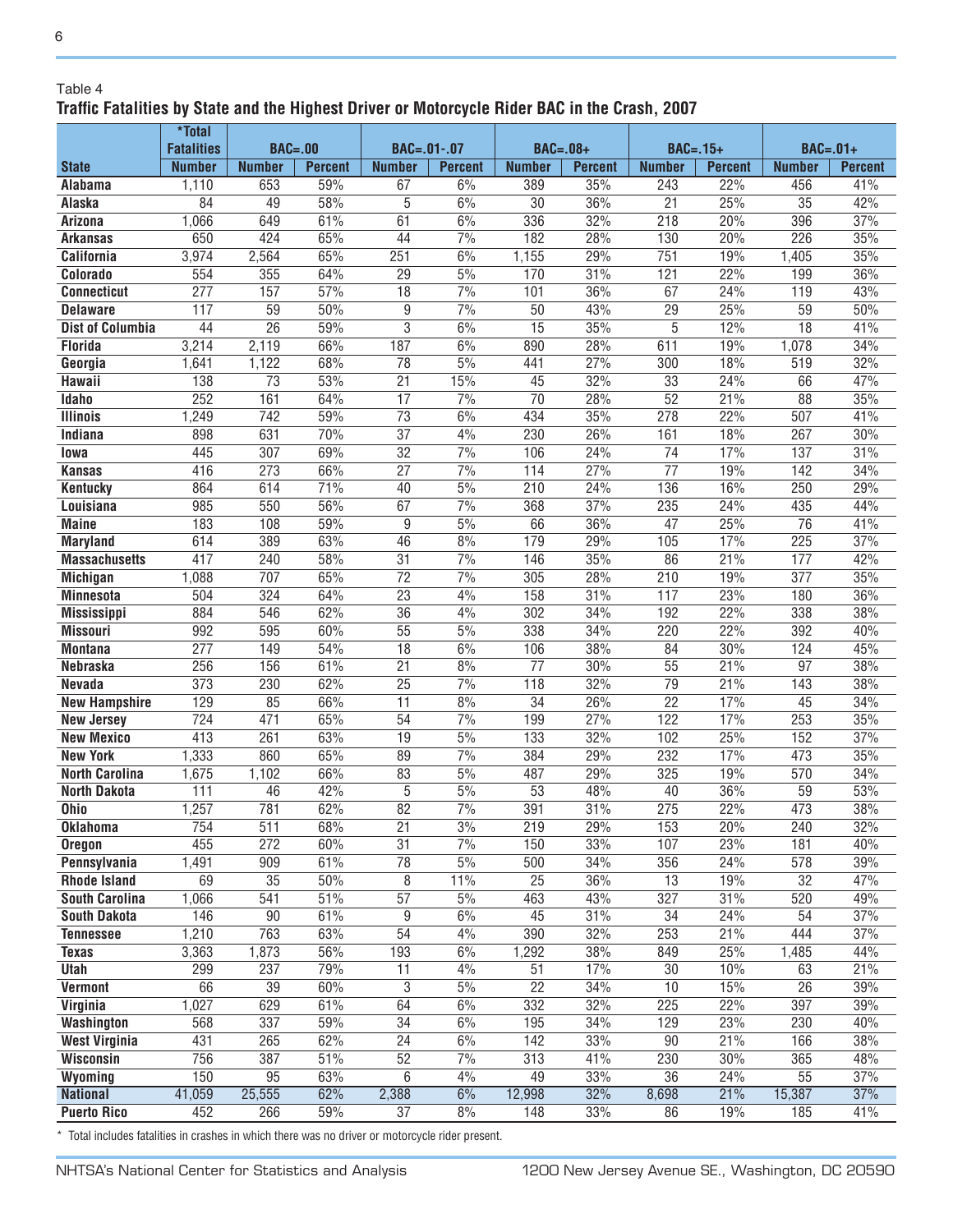

# **Alcohol-Impaired-Driving Fatalities—Q&As**

NHTSA recently released the estimated number of alcohol-impaired-driving fatalities for 2007. This document answers questions related to NHTSA's method of reporting fatalities that occur in crashes that involve alcohol-impaired drivers.

#### **Q. How does NHTSA define alcohol-impaired-driving fatalities?**

**A:** Alcohol-impaired-driving fatalities are fatalities that occur in motor vehicle traffic crashes that involve at least one driver or a motorcycle rider (operator) with a blood alcohol concentration (BAC) of .08 grams per deciliter or above.

#### **Q. Is this a new way to measure the drunk driving problem?**

**A:** No, NHTSA has reported the number of fatalities in crashes involving drivers or motorcycle riders (operators) with BAC levels of .08 or above for several years. This year, NHTSA has changed the terminology for this measure to "alcohol-impaired-driving fatalities" to avoid confusion with other measures.

#### **Q. Previously, NHTSA also used the number of "alcohol-related fatalities" as a measure of the problem. Will the agency no longer use this number?**

**A:** To improve clarity and focus attention on the impaired-driving problem, NHTSA will now be using a single number—alcohol-impaired-driving fatalities—in documents that get widespread public distribution. In past years, NHTSA has published both the number of fatalities in crashes involving drivers or motorcycle riders (operators) with BAC levels of .08 or above (now called alcoholimpaired-driving fatalities) and the number of fatalities in crashes in which a driver, motorcycle rider (operator), pedestrian, or bicyclist had a BAC of .01 or higher (called alcohol-related fatalities). That number—for the Nation and for each State—will remain available on our Web site.

#### **Q. How different are the estimates of alcohol-impaired-driving fatalities from alcoholrelated fatalities?**

**A:** For the Nation as a whole, NHTSA estimates that in 2007 there were 12,998 alcohol-impaireddriving fatalities as compared to 13,491 alcohol-impaired-driving fatalities in 2006. The corresponding alcohol-related fatalities for 2006 and 2007 were 17,738 and 17,036, respectively.

#### **Q. Why is the estimate of alcohol-impaired-driving fatalities lower than the estimate of alcohol-related fatalities?**

**A:** The new definition—alcohol-impaired-driving fatalities—is a subset of the older definition (alcohol-related fatalities) as it is based on a higher BAC threshold (.08+) and also does not consider the impairment status of nonoccupants involved in fatal crashes, such as pedestrians and pedalcyclists.